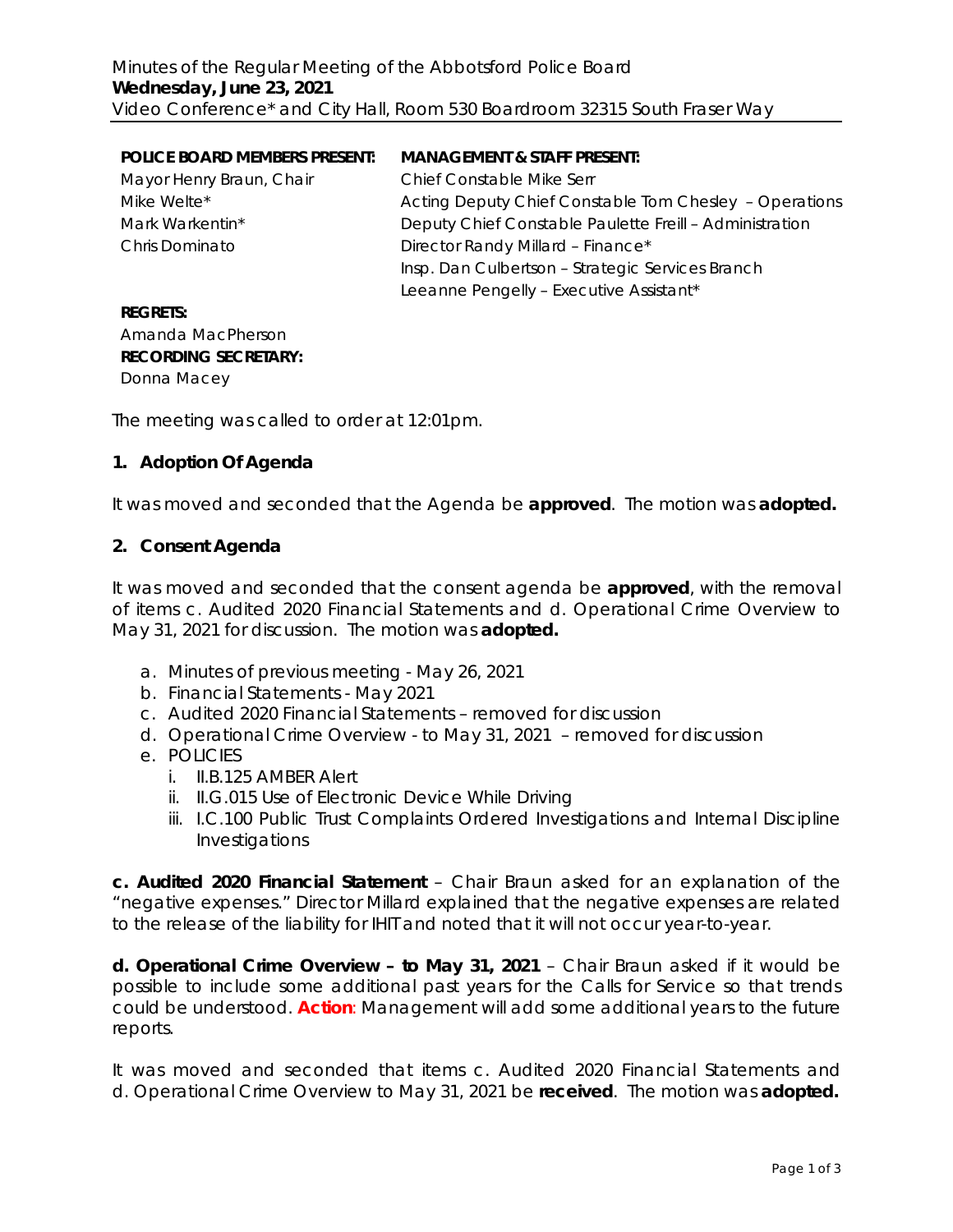# **3. Business Arising Out of Previous Minutes**

None

## **4. Chief's Report**

Chief Serr and Deputy Freill reported on the following matters:

- **Insp. Dan Culbertson** newly promoted Inspector was introduced along with highlights of his career and educational background. Insp. Culbertson oversees the new Strategic Services Branch.
- **Peace and Reconciliation (PARC) –** online session this evening titled *Islamophobia* put on by UFV, sponsored by the AbbyPD, The Abbotsford News, and the South Asian Studies Institute. The purpose of the event is to reflect on the impacts of Islamophobia and examinate systemic structures of racism in society with a view to seek solutions for hate. Insp. Culbertson will be attending and participating on the panel.
- **Sumas First Nations** July 12<sup>th</sup> canoe journey to connect with the youth ages 10-12 years old.
- **Assault PC** briefing of June 19<sup>th</sup> break n'enter incident which members responded to, resulting in the suspect ramming a police vehicle to escape. Police deployed a spike belt which the suspect ran over and when officers tried to initiate an arrest the suspect, for a second time, rammed a police vehicle, injuring an officer who was caught between the door frame of the vehicle. Chief Serr described additional incidents and highlighted the concerning increase in assaults against police officers. Chris Dominato asked a question about the possible reasons and Chief Serr discussed issues related to mental health and the justice system.

## **5. ARJAA Update**

Mark Warkentin reported on the AGM and regular Board meeting of May 26th, explaining the annual budget breakdown. There are nine people on staff, combined in FT and PT, running four lines of business: restorative justice, restorative mentoring, restorative action (schools), and restorative community practice.

Mark noted that the AbbyPD is working on updating its policy that governs how work is referred to ARJAA with a view to increase referrals.

## **6. BCAPB Update**

Mark Warkentin reported on the May 28<sup>th</sup> meeting as follows:

- 2022 Conference and AGM is tentatively planned for Nelson, BC and a decision on whether the conference will take place has been deferred to September.
- The BCAPB, in conjunction with individual police departments, is making submission to the special committee on reforming the *Police Act.*